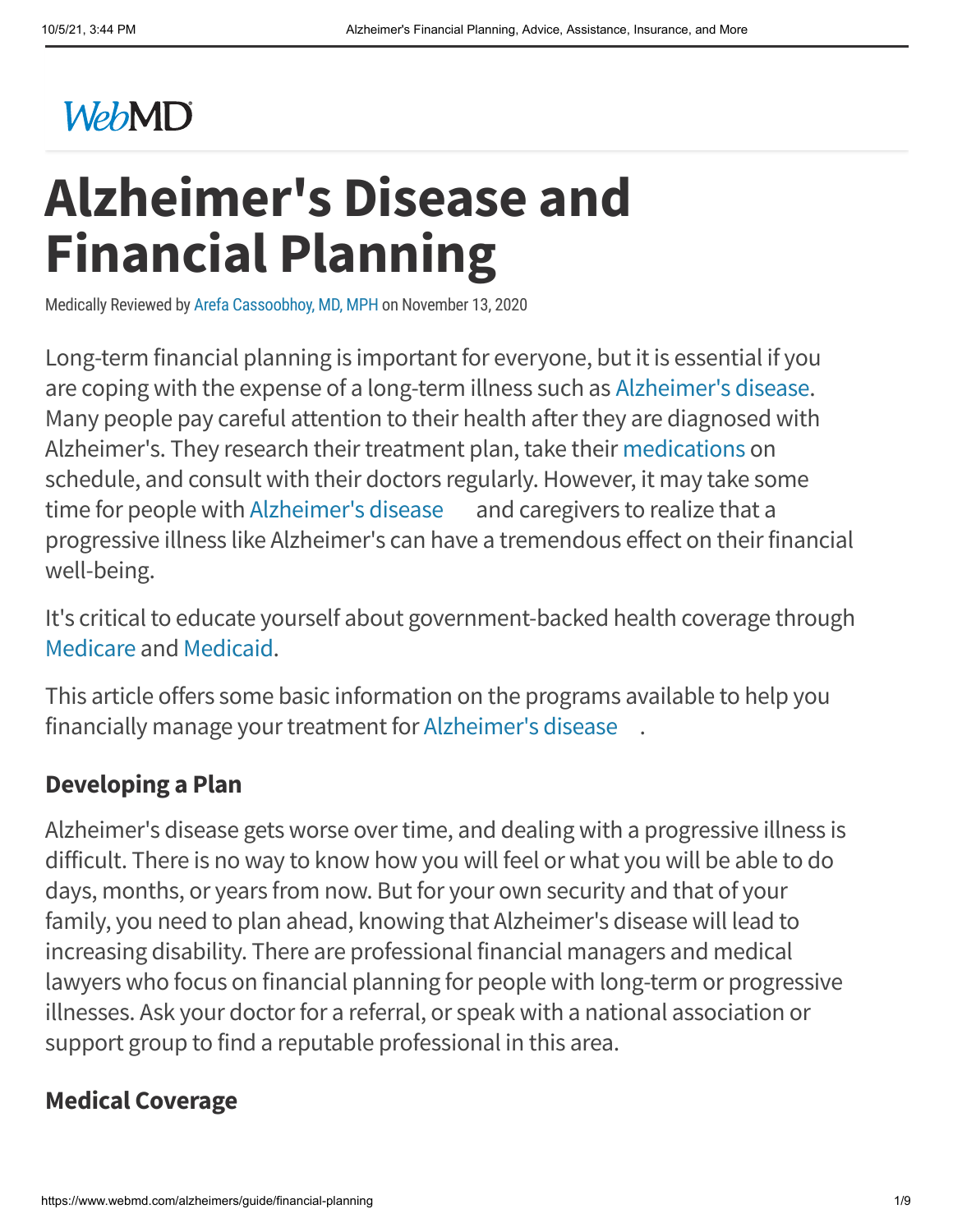- If you are insured, either through your employer or a retirement policy, read all of the policies pertaining to long-term/progressive illnesses and make sure you understand what is and isn't covered by your plan. If you are unsure about the language or terminology, contact the personnel department or your financial planner.
- If you are unemployed and don't have coverage, you should look for the highest level of coverage that you can afford. The Alzheimer's Association may be able to give you a list of insurers with a high level of Alzheimer's coverage.
- If you are age 65 or over, you qualify for Medicare. You can supplement this insurance with a ["Medigap](https://www.webmd.com/health-insurance/medigap)" policy available through a private insurer. Note also that many states have prescription assistance/reimbursement programs for low-income senior citizens.
- If you are disabled but too young to qualify for Social Security, you may be eligible to receive a form of Medicare for the disabled.
- If you cannot get [insurance](https://www.webmd.com/health-insurance/rm-quiz-insurance-basics) and your income is low, you may qualify for Medicaid, a government "safety net" program that pays for medical costs that exceed a person's ability to pay.

#### **SUGGESTED**

#### **Investigate Long- and Short-term Disability Insurance**

If you are no longer able to work, look into these options:

- **Private disability insurance.** Check to see if your employer has private disability insurance, and contact your human resources department to investigate your eligibility, the cost of enrolling, and how much of your salary it will cover.
- **State-run disability programs.** If you are too young to qualify for Social Security, state-run disability programs may be an option, unless you are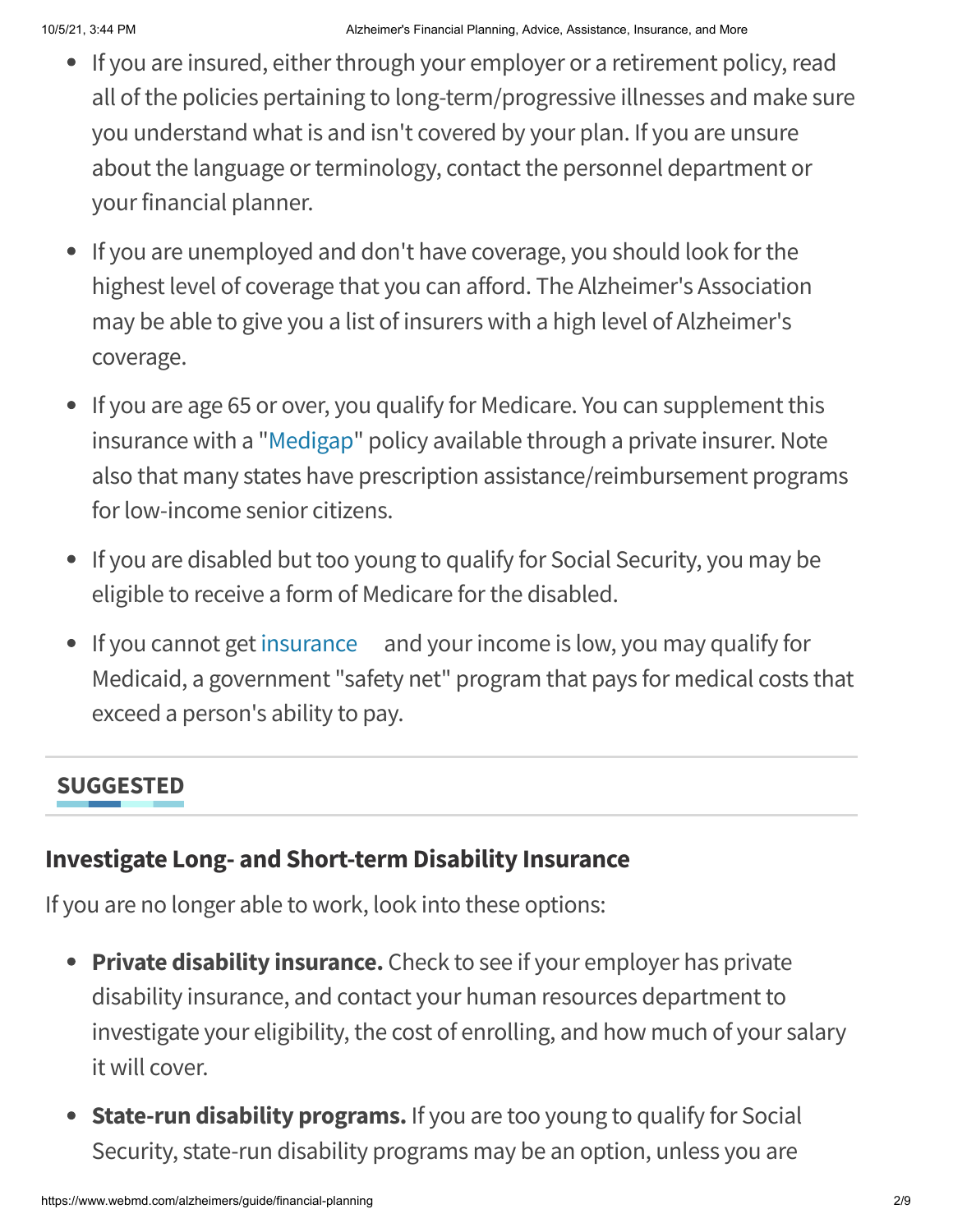enrolled in your employer's disability coverage.

**Supplemental Security Income (SSI).** If your total income is below a certain level, you may qualify for federally-subsidized SSI. If you collect SSI, regardless of your age, you are a candidate for Medicaid.

#### **Medicare and Medicaid**

#### **What Is Medicare?**

Medicare is a federal health insurance program providing health care benefits to all Americans age 65 and over, as well as some disabled individuals under age 65. Eligibility for Medicare is linked to Social Security and railroad retirement benefits.

Medicare has co-payments and deductibles. A deductible is an initial amount you are responsible for paying before Medicare coverage begins. A co-payment is a percentage of the amount of covered expense you are required to pay.

#### **What Are Medicare's Coverage Options?**

Medicare has two parts:

- 1. Part A (hospital insurance)
- 2. Part B (medical insurance)

Part A Medicare coverage includes:

- All normal hospital services.
- Skilled nursing facility care.
- Home health services, including a visiting nurse or a physical, occupational, or speech therapist.
- Inpatient psychiatric services
- [Hospice](https://www.webmd.com/palliative-care/hospice-care) services.

Part B Medicare coverage includes:

• Physician services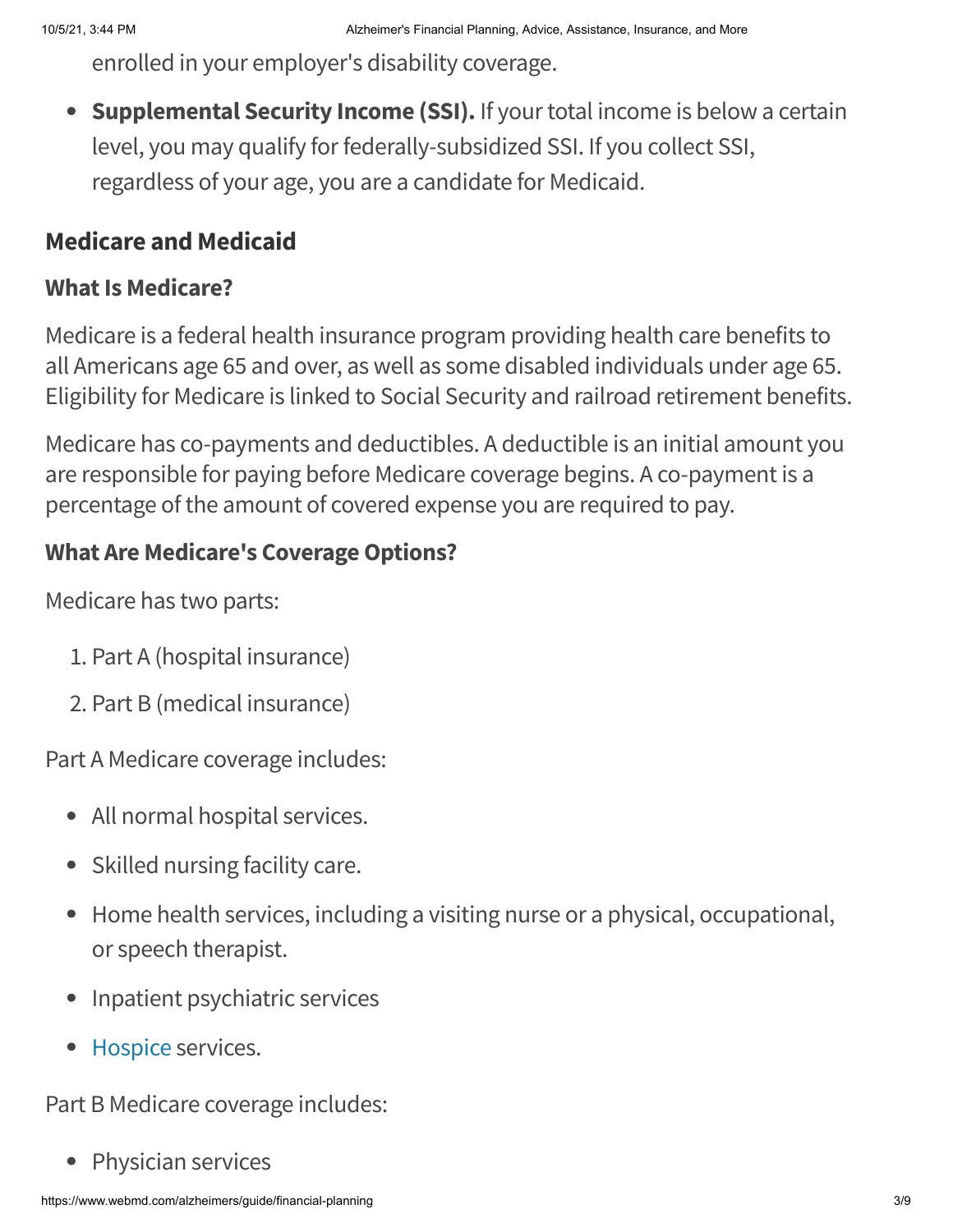- Physical, speech, and occupational therapy.
- Home health care services (physician certification is necessary).
- Medical equipment.  $\bullet$
- Outpatient hospital services  $\bullet$
- Diagnostic x-rays  $\bullet$
- Labs and blood work  $\bullet$
- Mental health services  $\bullet$

Part B Medicare benefits require that you pay a monthly premium. You must also be entitled to Part A benefits to receive Part B benefits.

[Medicare](https://www.webmd.com/health-insurance/medicare-part-d) part D is supplemental [prescription](https://www.webmd.com/health-insurance/aca-prescription-drug-costs-faq) drug coverage that is usually not part of a government program and is purchased separately from Medicare.

#### **Medicare Coverage of Skilled Nursing Care Facilities**

Medicare will cover up to 100 days in a skilled nursing home if:the benficiary::

- Was admitted to the facility after a minimum of three days admission as a hospital inpatient and within 30 days of discharge.
- Requires and receives daily skilled care for a condition that required hospitalization

### **SUGGESTED**

#### **Medicare Coverage of Home Care**

Parts A and/or B will cover:

- Intermittent skilled nursing care
- Physical therapy
- Speech-language $\bullet$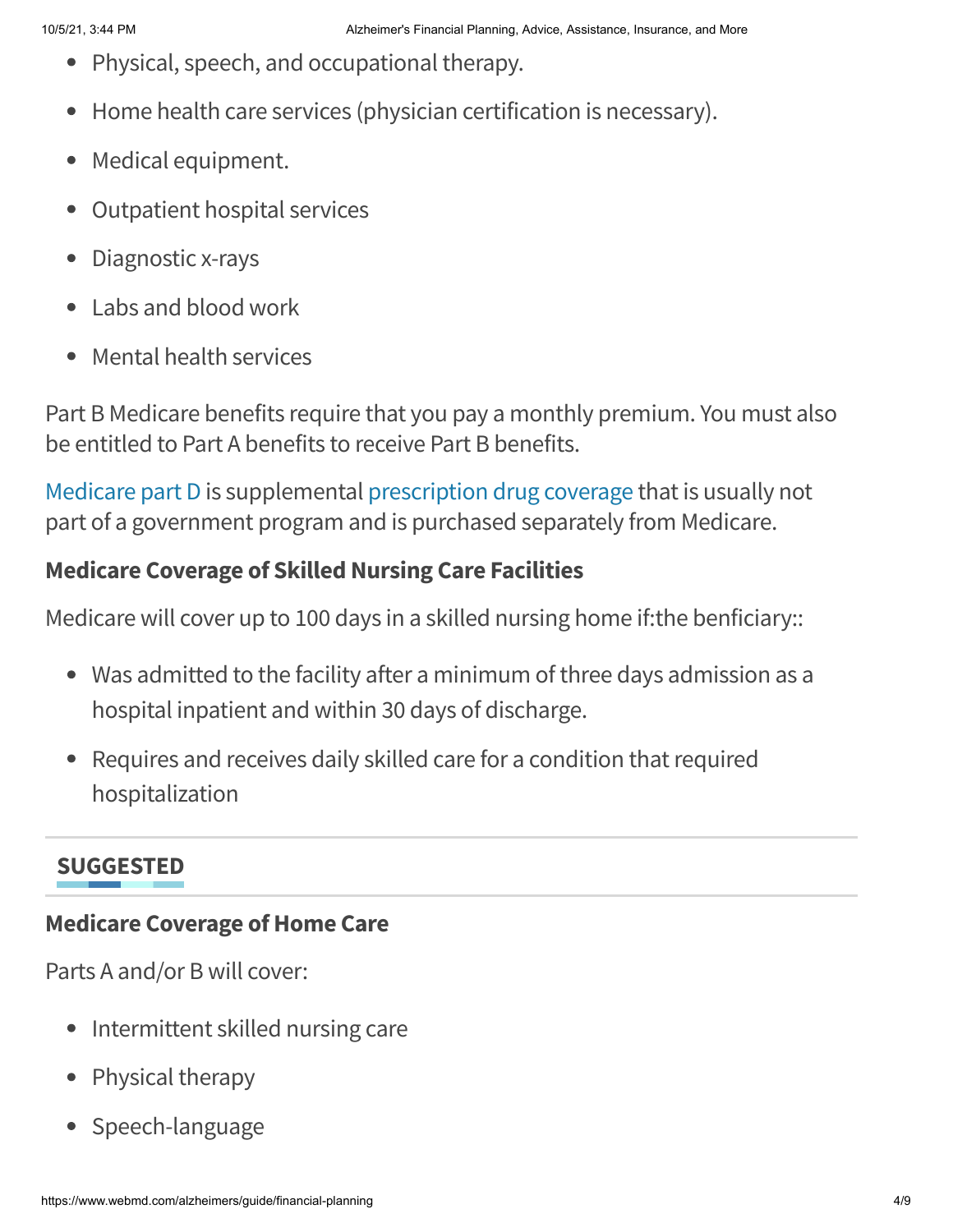- Pathology services
- Continued occupational services

It doesn't cover

- 24-hour home care
- Home-delivered meals
- Homemaker services
- Personal care.

Home care claims can be denied if is determined that the beneficiary is not confined to the house.

#### **Hospice Care**

Hospice care for the terminally ill is covered if the patient's life expectancy is less than six months.and they elect to receive the Part A and B benifits instead of medical treatment for their terminal condition. They may choose between accepting the benefits for two 90-day periods or for an unlimited number of 60 day periods. During this time there's no deductable or limit to coinsurance for drugs and relief care for primary healthcare givers.

Included in the benefits are:

- Doctor services
- Nursing care
- Home health aide
- Physical and/or occupational therapy  $\bullet$
- Speech therapy
- Housekeeping services.
- Prescription drugs to control symptoms and/or pain relief.  $\bullet$
- Medical equipment and supplies. $\bullet$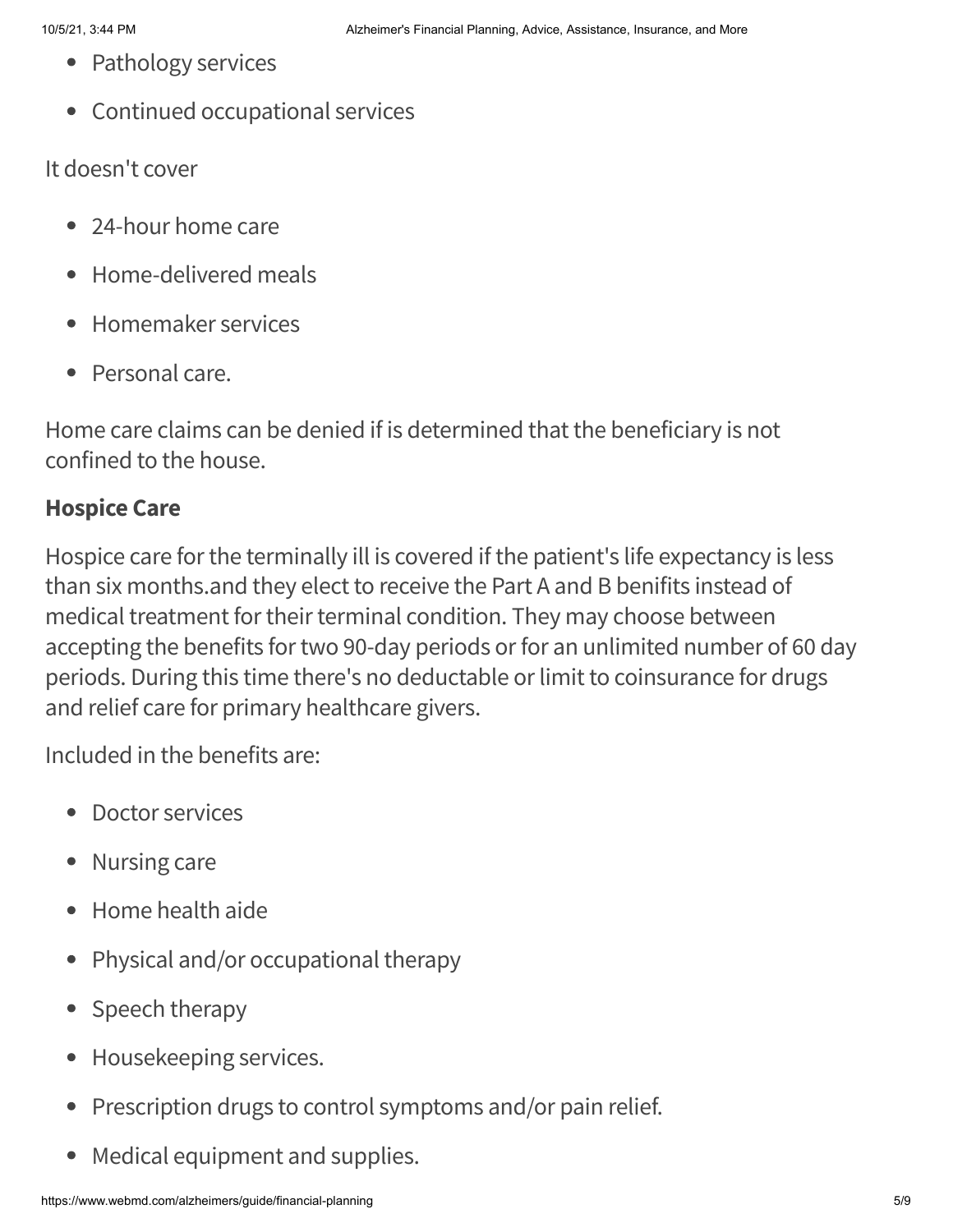- Grief counseling services for the beneficiary as well as their family.
- Short-term relief for primary caregivers

#### **What Is Medicaid?**

Medicaid is a joint federal-state health insurance program providing medical assistance primarily to low-income Americans. It also is available to people underage 65 if they are blind or disabled.

The purpose of Medicaid is to provide preventive, therapeutic, and rehabilitative health services and supplies that are essential to attain an optimum level of wellbeing.

#### **How Do People Receive Medicaid Benefits?**

There are two ways to receive Medicaid:

- Supplemental Security Income (SSI) -- People who receive a cash grant under SSI and Aid to Dependent Children are automatically eligible for Medicaid benefits.
- Medicaid spend down -- This is similar to a deductible or a co-payment that you must pay every month. Once you meet your "spend down" amount, you are eligible for Medicaid for the remainder of the month.

#### **Who Is Eligible for Medicaid?**

Medicaid eligibility requirements depend on financial need, low income, and low assets. In determining Medicaid eligibility, officials do not review rent, car payments, or food costs. They only review medical expenses. Medical expenses include:

- Care from hospitals, doctors, clinics, nurses, dentists, podiatrists and chiropractors
- Medications
- Medical supplies and equipment
- Health insurance premiums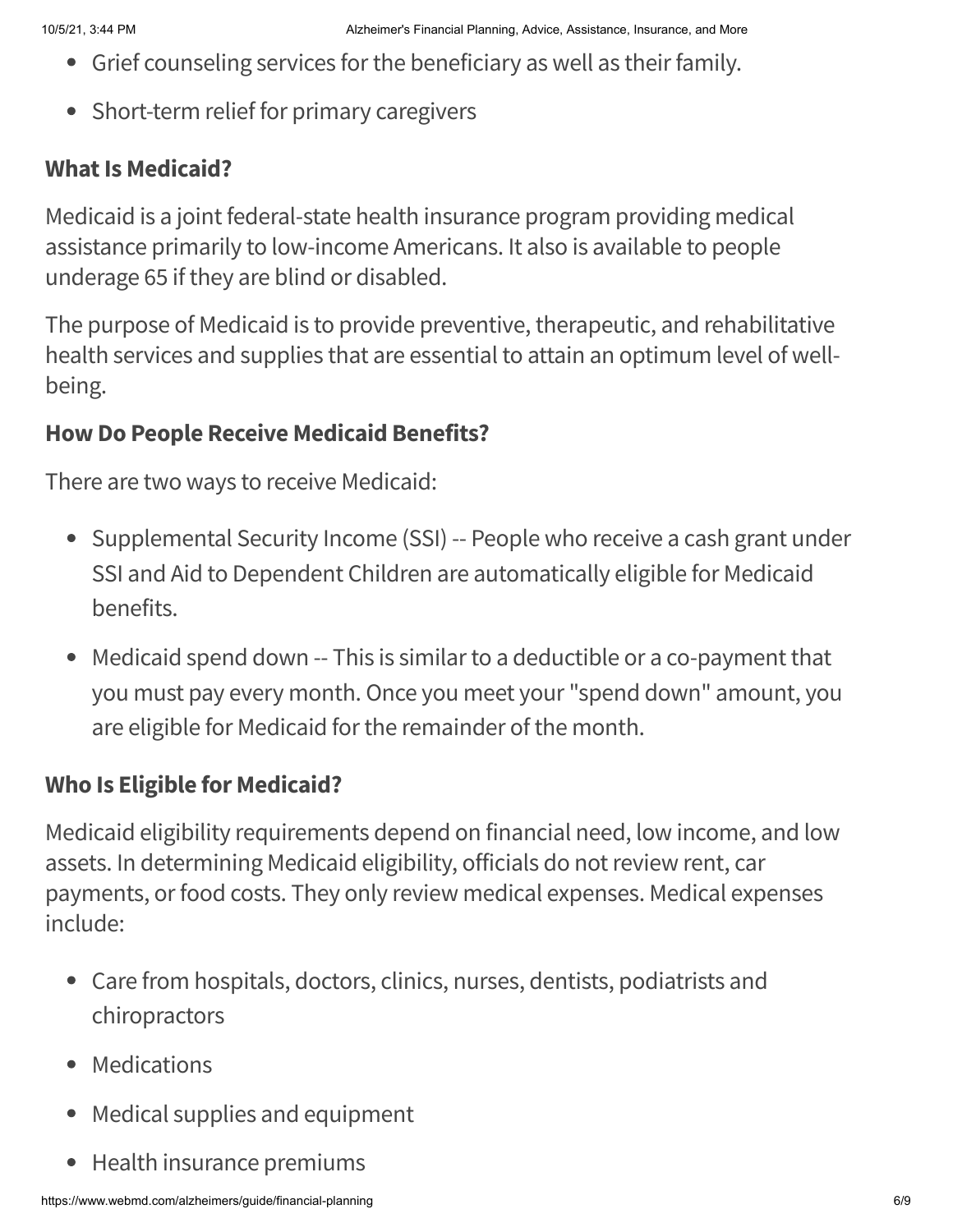• Transportation to get medical care

#### **Medicaid Coverage**

Medicaid coverage varies from state to state. For specific coverage guidelines, contact your state's Department of Human Services. Generally, Medicaid benefits include:

#### **Transportation**

- Ambulance services when other means of transportation are detrimental to your health
- Transportation to and from the hospital at time of admission or discharge when required by your condition
- Transportation to and from a hospital, outpatient clinic, doctor's office, or other facility when the doctor certifies the need for this service

#### **Ambulatory Centers**

• Ambulatory health care centers are often private corporations or public agencies that are not part of a hospital. They provide preventive, diagnostic, therapeutic, and rehabilitative services under the direction of a doctor. Ambulatory services covered by Medicaid include dental, pharmaceutical, diagnostic, and vision care.

#### **Hospital Services**

- Inpatient hospital care
- Private hospital rooms only when the illness requires you to be isolated for your own health or the health of others
- Outpatient preventive, therapeutic, and rehabilitative services
- Professional and technical laboratory and radiological services

#### **Medical Supplies and Medications**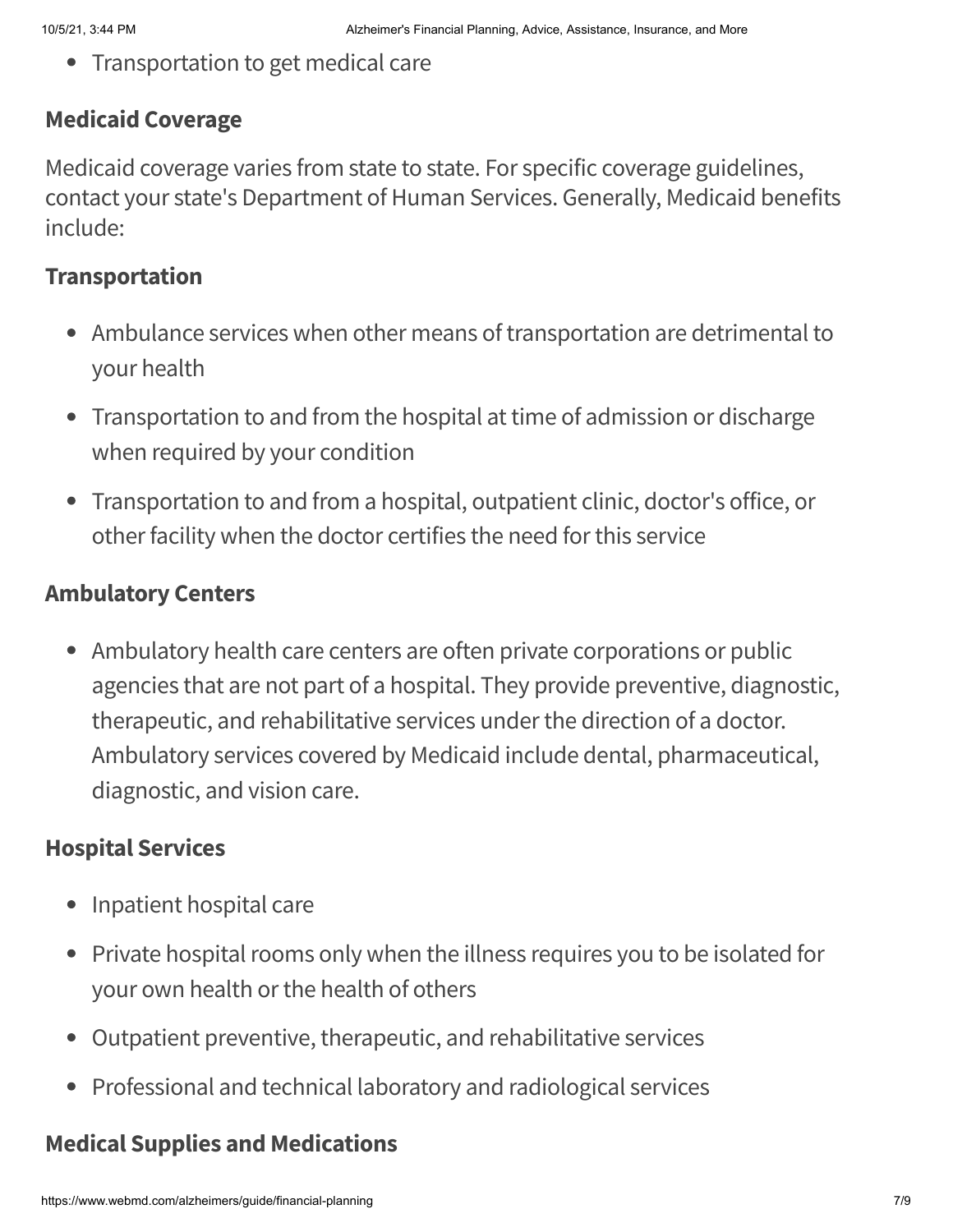- General medical supplies (when prescribed by a doctor)
- Durable medical equipment (such as hospital beds, wheelchairs, side rails, oxygen administration apparatus, special safety aids, etc.)
- Medications prescribed by a doctor, dentist, or podiatrist

#### **Home Health Care**

- Visiting nurse
- Home health aide
- Physical therapist

#### **Skilled Nursing Facilities**

Skilled nursing facilities and intermediate care facilities (providing short-term care for a patient whose condition is stable or reversible) are covered through Medicaid with a doctor's authorization.

For More Information:

U.S. Department of Health and Human Services The U.S. Department of Health and Human Services 200 Independence Avenue, S.W. Washington, D.C. 20201 1-877-696-6775

#### [medicaid.gov](https://www.medicaid.gov/)

WebMD Medical Reference

Sources  $\sim$ SOURCE: Alzheimer's Association.

© 2020 WebMD, LLC. All rights reserved.

#### NEXT ARTICLE

# **Advance [Directives](https://www.webmd.com/alzheimers/guide/caregiver-faq)**